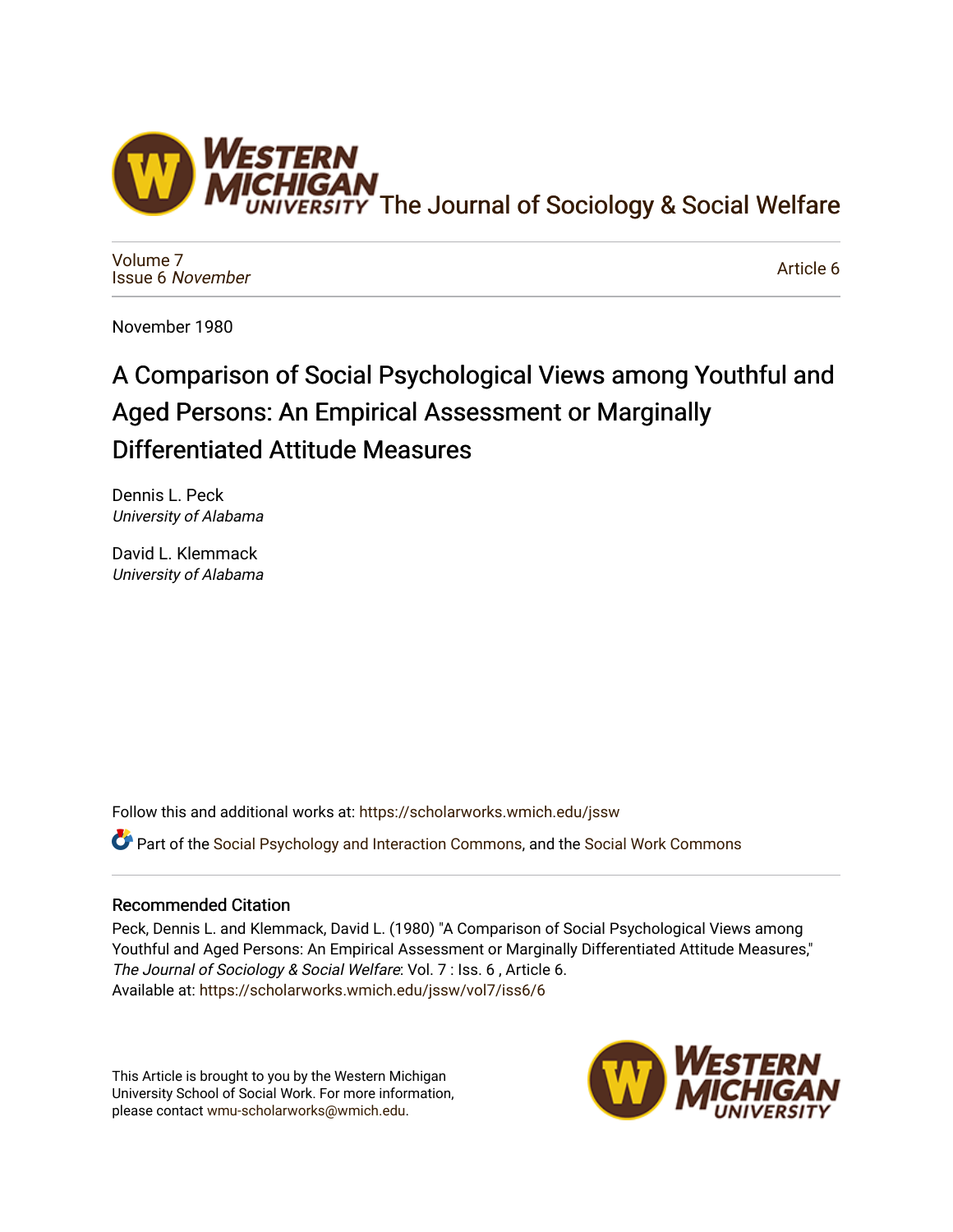# **A** COMPARISON OF **SOCIAL PSYCHOLOGICAL** VIEWS **AMONG YOUTHFUL AND AGED PERSONS:** AN EMPIRICAL **ASSESSMENT** OF MARGINALLY DIFFERENTIATED **ATTITUDE HEASURES**

Dennis L. Peck Department of Sociology The University of Alabama University, Alabama **35486**

with

David L. Klemmack Department of Sociology and The Center for The Study **bf** Aging The University of Alabama University, Alabama 35486

#### ,ABSTRACT

Four related but marginally differentiated sociological and psychological attitude measures are evaluated through analysis of survey data. Generated from a statewide random sample **(N=322),** four measures **of** maladjustment/well-being **--** the anomie, alienation, fatalism, and powerlessness scales **--** are evaluated as being similar in nature. The moderately high correlations between the scale items comprising the four distinctive conceptual world-views suggest that the scales overlap considerably. The results of an oblique solution factor analysis, however, suggest that the scales being considered may be at least marginally differentiated. Comparisons between distinctive age groups of the sample of adults age **18** to 84 using the one-way analysis of variance suggest that the maladjusted view of the world may be most prevalent among younger and older members of society.

The findings are discussed in the light of implications which pertain to the traditional though somewhat confusing explanations for and analysis of human behavior **which** have evolved from and around the supposed distinctive conceptualizations of social maladjustment **-** namely, anomie, alienation and powerlessness. Further, a suggestion to proffer fatalism as an alternative explanation as to the philosophy of life (world-view) existing among the least powerful persons in society is proposed. Finally, this research offers support for the position that fatalistic determinism serves at least in part to explicate the relationships among anomie, alienation and powerlessness.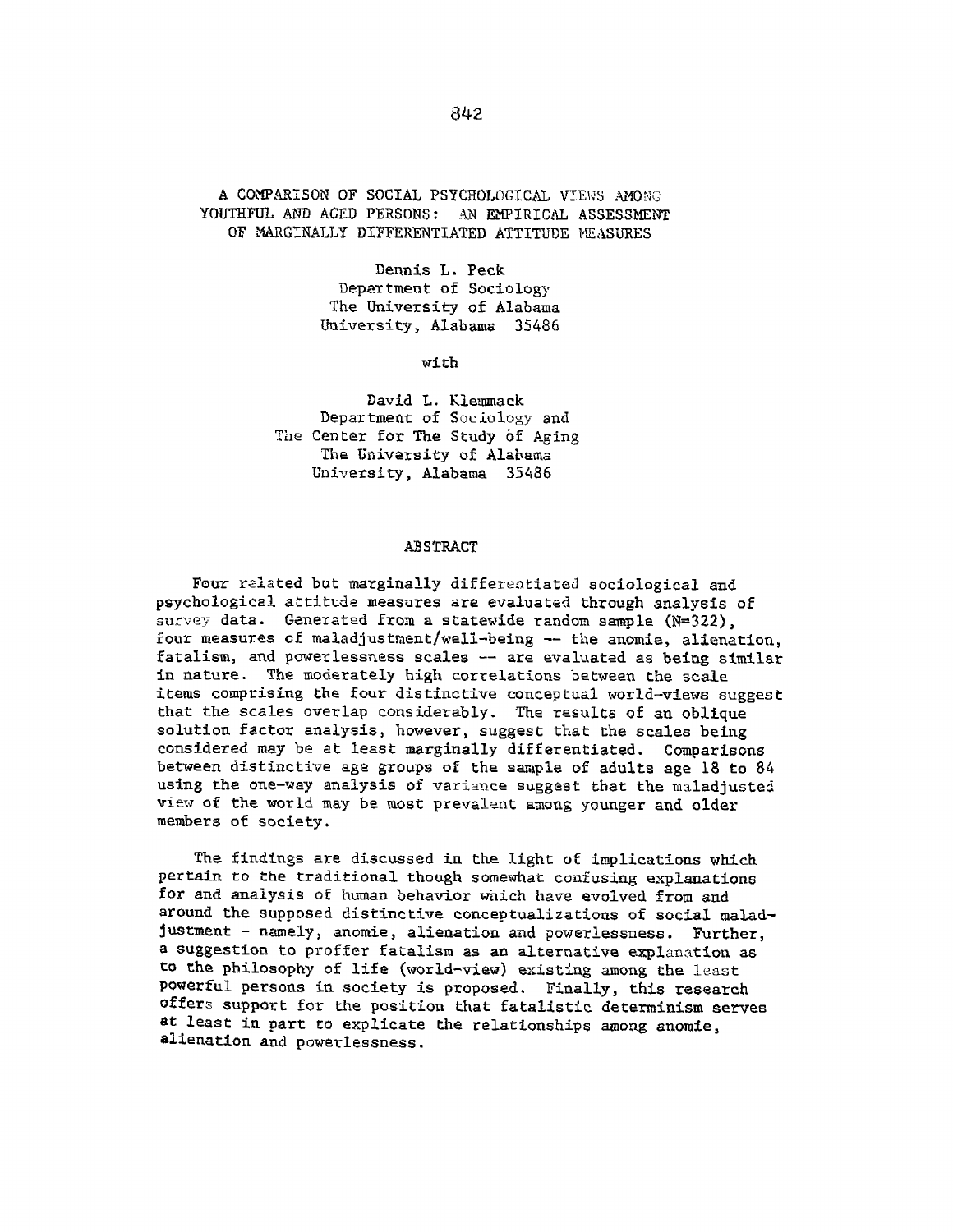### TNTRODUCTION

While increasing numbers of researchers testify to the enpirical problems related to working with conceptually distinct but marginally differentiated measures of attitude, with few exceptions (see for example, McClosky and Schaar, 1965; Klemmack, et. al., 1974) the mensuration of this situation continues to remain unexplored to any great extent. Still the specialty and sociological literature abounds with theoretical statements and empirical evidence which espouse the distinctive importance of anomie, alienation, and powerlessness. Well documented in the sociological literature, these conceptualizations of well-being continue to serve as important focal points and the scales as frequent indices for measurement of social malacjustment.

Within both sociology and psychology, Rotter's (1966) seminal work with the locus of control concept maintains a position of theoretical and empirical eminence. Theoretical variants of Rotter's theme have helped to provide an array of empirical evidence which suggests that a perceived loss of personal control over a social situation may lead to aberrant and sometimes dysfunctional attitudes among the young (Maris, 1969; Farris and Glenn, 1976), as well as among the elderly (Reid, er. al., 1977). As a number of researchers have observed, feadings of helplessness and uselessness especially among minorities (Hendin, 1969; Maris, 1967) and during the life stages of early adulthood or in old age are often the end product of ineffectiveness in cae's personal or instrumental life (see for example, Mutran and Burke, 1979).

This locus of control conceptualization, also known as external fatalistic determinism, appears closely related to explanations contained within the powerlessness (Neal and Seeman, 1964), alienation (Glsen, 1969), and the anomie (McClosky and Schaar, 1965) prientations. All four concepts as they pertain to personal maladjustment have a similar tons because of item overlap and the similarity of items in more than one scale.

A number of studies in which the locus of control concept was employed concluded that external control beliefs and attitudes are in fact related to personal maladiustment (Lefcourt, 1975). More specific to elderly persons, Reid, et. al. (1977:441), state:

... it may well be that a central effect of the many physical and social changes known to occur is to reduce the sense of control and effectiveness elderly persons may wish to have in their everyday lives. Locus of control refers to the extent to which a

# $843$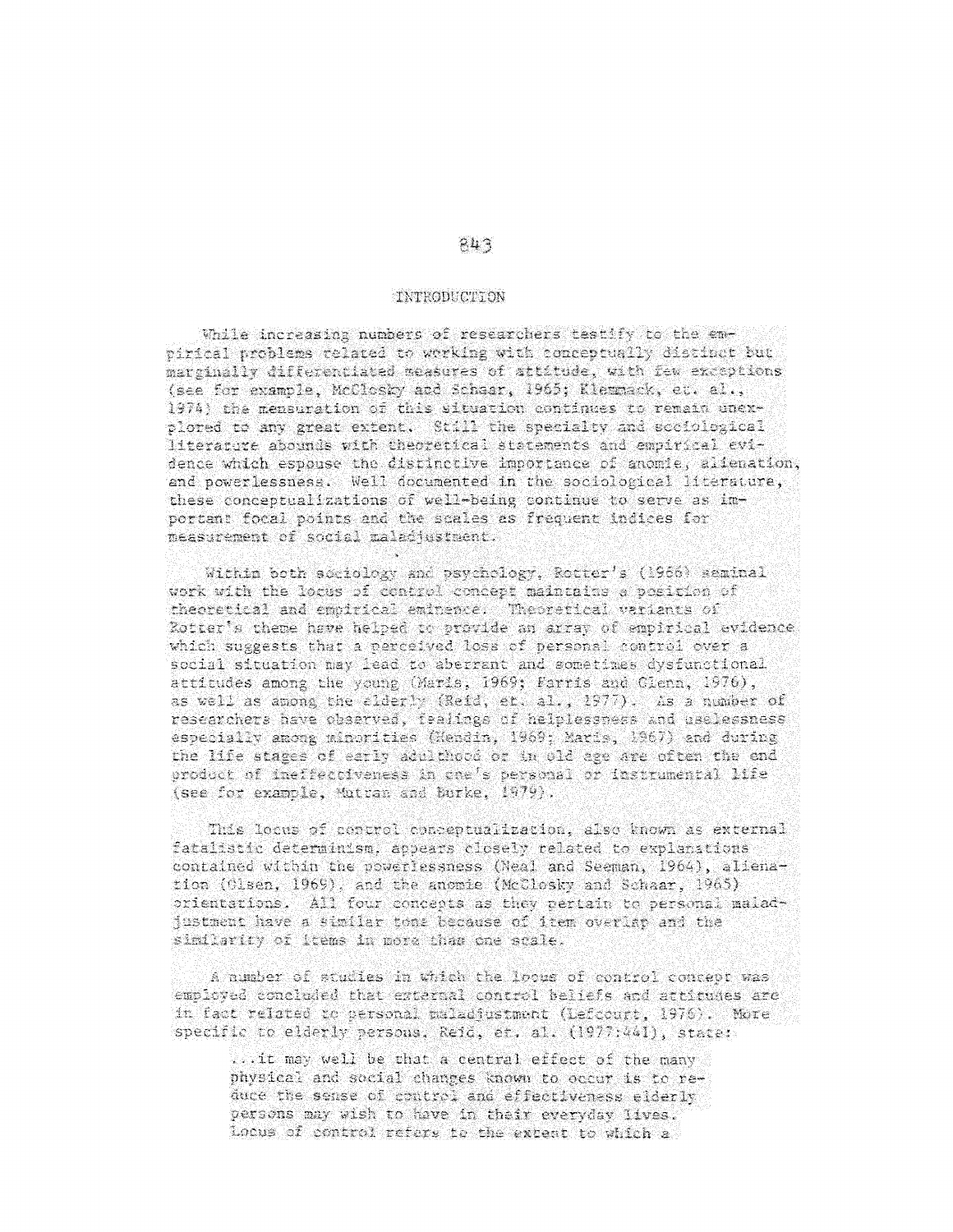person sees his outcomes... as being contingent upon his own efforts and abilities or as being determined by chance, fate, and powerful others.

This psychological view seems to be closely related to fatalism as this concept is generally treated in the sociological and philosophical literature (for example, Cahn, 1967; Durkheim, 1951; Farris and Glenn, 1976; Fortes, 1959; Mills, 1958; Weber, 1958).

Fatalism is also a world-view (philosophy of life) through which individuals interpret their life chances. Like other images of life, fatalism symbolizes a reality which guides a future expectation that is typically shaped by external forces "known" to be beyond individual control. But as faydon (1937) noted, the resignation, quietism, and passivity with which the fatalistic attitude has been equated may also be interpreted in terms of the social change process. Consistent with this latter evaluation, more recent views of fatalism place the fatalist in a position of recognizing the potential to be realized through social change (Catton, 1972; Matza, 1964; Peck, 1979; Peck and Bharadwaj, 1980). Rather than posing a barrier to change, fatalists may represent a force instrumental for instigating the social change process.

If the locus of control conceptualization is similar to anomie, alienation, and powerlessness, then logically the fatalism conceptualization should also be found to interface with these three explanations of social maladjustment. One of the focal points of this research was to test for this communality which Rotter (1966) himself may have been aware of because he proposed a theoretical "bridging of the gap" between the alienation and powerlessness orientations with the external fatalistic determinism dimension of the locus of control concept.

In addition to alienation and powerlessness, anomie may also fall within a similar theoretical purview. That is to say, the breakdown of the normative system generates a meaninglessness into the social milieu (anomie), which further promotes an inability among people to adequately deal with social and institutional problems (powerlessness) which in turn, causes one to experience feelings of noninvolvement in and estrangement from society (alienation). It logically follows, then, that a philosophy of life based upon uncertainty and insecurity of the human condition, and an ineffectiveness in which mastery over the environment is undermined, would seriously inhibit the perceived ability to control the outcome of future events.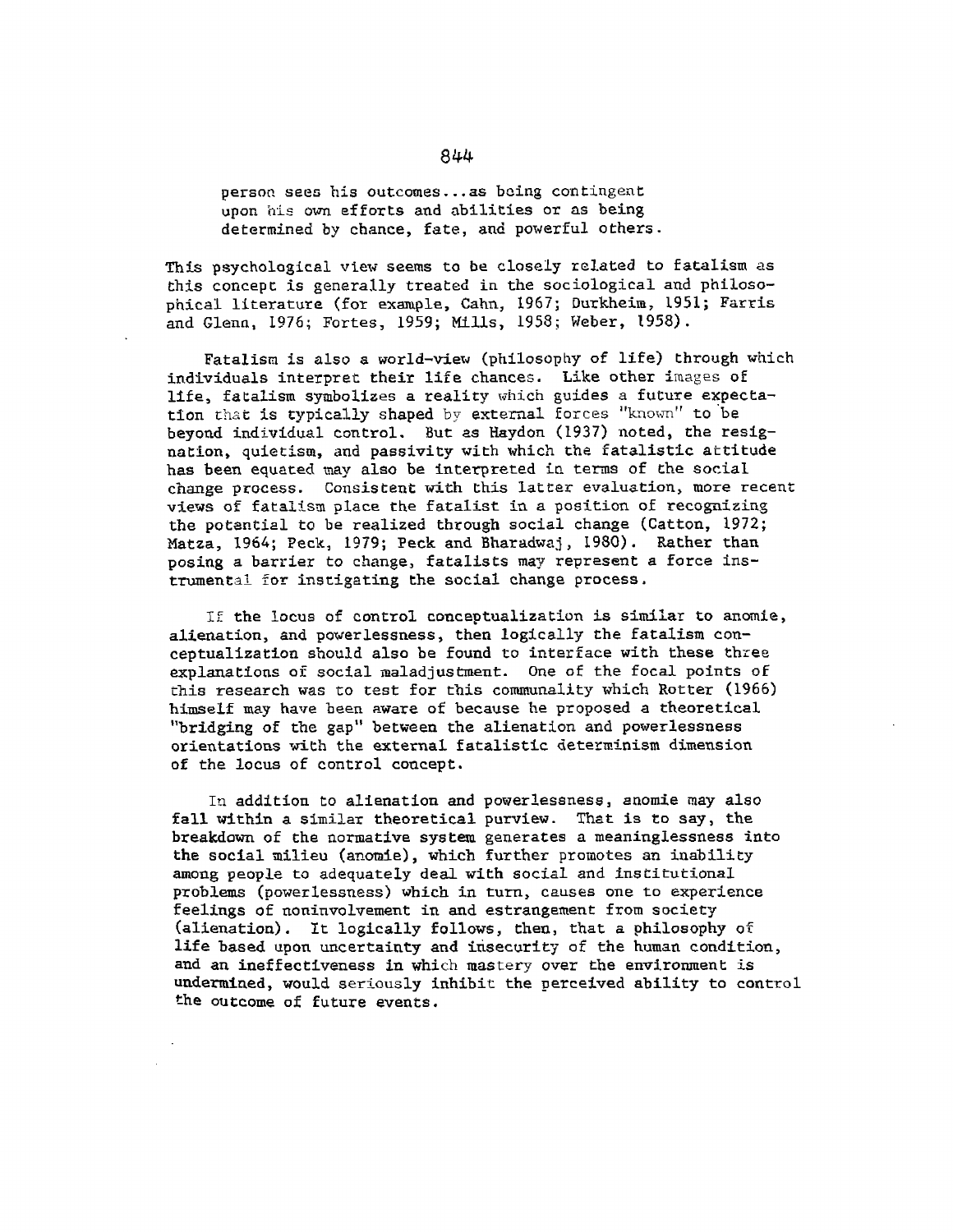In light of the above, the purpose of **this** scudy is twofold: first, to critically examine the relationship among four related, but marginally differentiated social and psychological concepts and second, to compare the maladjustment/well-being among the various subsample age groups as measured **by** the anomie, alienation, fatalism and powerlessness attitude scales. If the above indexes of maladjustment do share a communality the statistical relationships should be fairly **high.** At the same time, if such attitudes do represent important factors in **the** social and psychological adjustment to the later stages **of aging,** the oldest **age** group should have a higher index of maladjustment than would younger age groups. Additionally, if age is a critical variable in the perceptual analysis regarding external as such events affect individuals rather than future outcomes being contingent upon individual efforts and abilities, then, the youngest and oldest members of society should record the highest scores on the maladjustment indexes of anomie, alienation, fatalistic external **determinism** and powerlessness.

#### **METHODS**

The data for this study were obtained from a larger survey research project undertaken in **the** State of Alabama during the fall of **1978.** The majority of the respondents, 174 **of 322,** were randomly selected from the city of Tuscaloosa; the remaining **158** cases were drawn from throughout the state. Demographically the typical respondent can **be** characterized as 40.5 years of age, had completed **13.8** years of school, and the thirty-five percent who were employed at the time of the study had a median family income of **\$15,000.** Forty percent **(129)** of the sample were male, seventy-two percent were white, and sixty percent were married.

The subjects responded to four point Likert scale items ranging from strongly agree to strongly disagree which measured four distinctive attitudes. The scale items were from the **9** item index of anomie (McClosky and Schaay, **1965),** a **9** item measure for political alienation (Olsen, **1969),** a **20** item measure of external fatalistic determinism (Rotter, **1966),** and a **12** item measure of powerlessness (Neal and Seeman, 1964).

#### **RESULTS**

Three primary statistical techniques were used in the analysis. First, if the supposed distinctive external fatalism, anomie, alienation, and powerlessness scales measured altogether different attitudes, then, the four sets of scale scores would tend to be uncorrelated. The Pearson's Product-Moment correlation coefficient r was used to test for this assumed uniqueness. Second, if the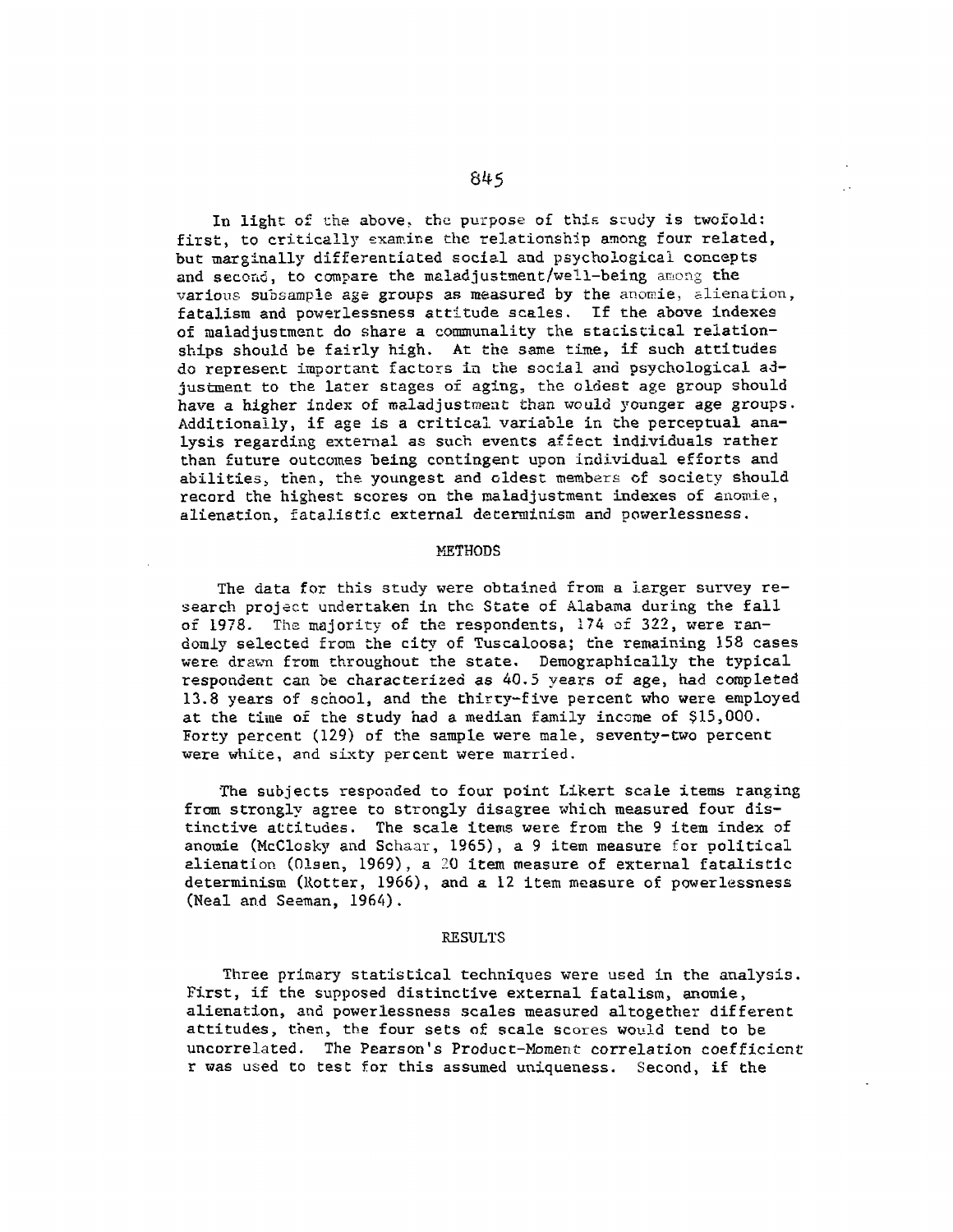extent of maladjustment were the same for all age groups, then the means of the summated scores would be equal. A coe-way analysis of variance was used to test for any differences between young adults (less than 35 years of age), middle age adults (35-59 years of age), the elderly persons (60 years of age and older). Finally, an oblique factor analysis was used to test for the existent communality among the items of the four distinctive scales and to evaluate the multi-dimensionality of these measures.

#### The Associations

Table 1 presents the matrix of the Pearson Product-Moment coefficients for the four intercorrelational relationships. The correlation technique tasts the hypothesis that the four attitude measures share a common construct. The coefficients reported in Table I offer some evidence supportive of the hypothesized relationship between fatalism (IE), anomie, alienation, and powerlessness. Indeed, a fairly strong positive association among all four attitude indexes is found. The data show, first of all, the strongest correlation is between political alienation and powerlessness (r=.697). The weakest intercorrelation reported is that between fatalism (IE) and political alienation (R=.532).

|                      | ΙE.   | Anomie         | Political<br>Alienation | Power lessness  |
|----------------------|-------|----------------|-------------------------|-----------------|
| IΕ                   | 1,000 | .6179<br>(278) | .5317<br>(284)          | .6579<br>(287)  |
| Anomie               |       | 1,0000         | .6147<br>(296)          | .6526<br>(297)  |
| Political Alienation |       |                | 1.0000                  | .6970           |
| Powerlessness        |       |                |                         | (303)<br>1,0000 |

Table 1. Matrix for Pearson Product-Moment Correlations Between External Fatalistic Determinism (IE) and Anomie, Political Alienation and Powerlessness.

NOTE: The number of cases for which the coefficient is computed is presented in brackets.

The intercorrelations considered most important suggest that fatalism (IE) is moderately correlated with all three of the attitude measures. The intercorrelations between fatalism and anomie  $(r=.618)$ , with political alienation  $(r=.532)$ , and powerlessness (r=.658) provide some additional evidence in support of the first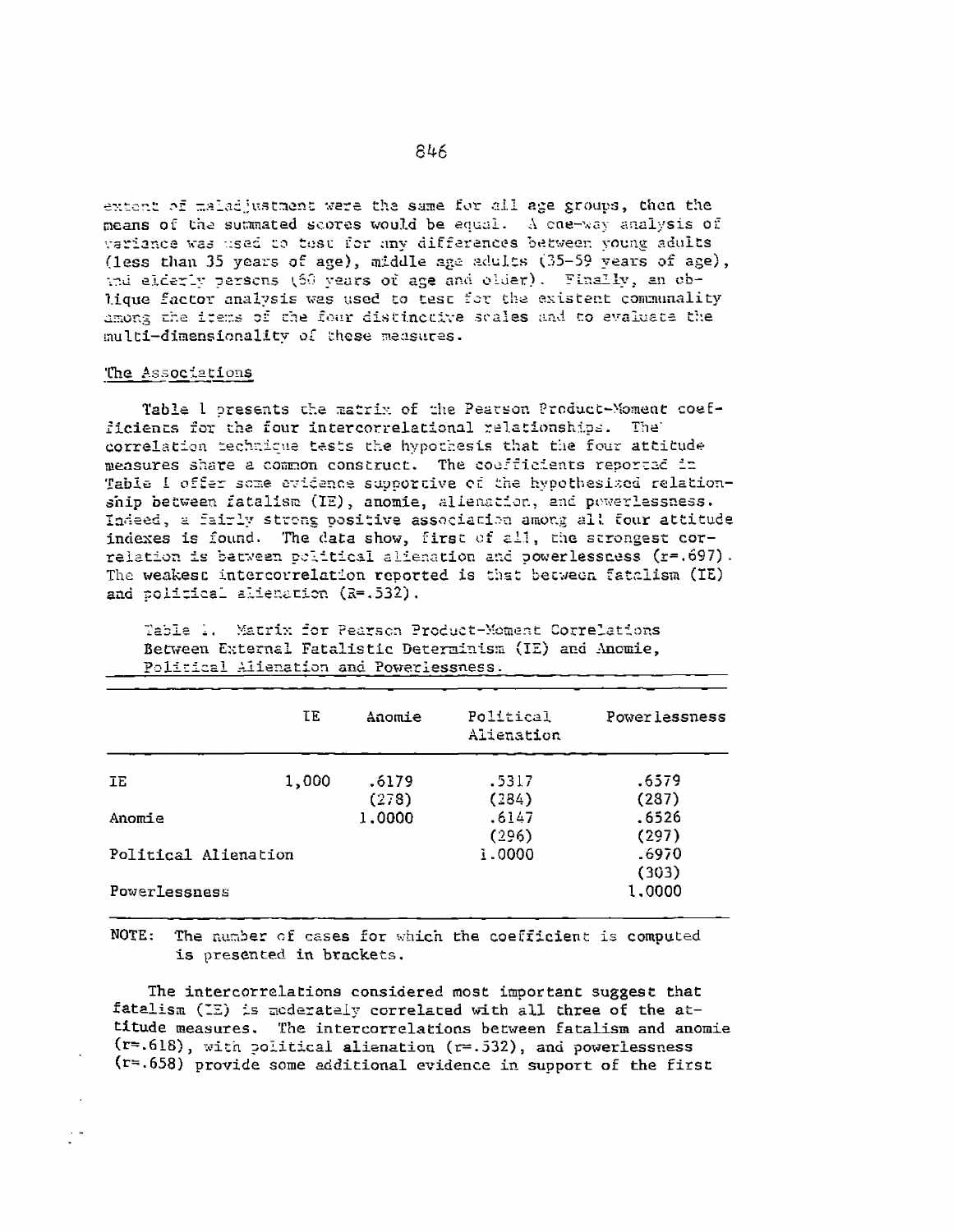hypothesis. in other words, a similarity in world-view orientation as measured by the distinctive scale items does point to the suggested interpretive communality. As would be predicted, fairly high relationships between all four attitude indexes are observed.

At this point, it can be concluded that anomie, alienation, and powerlessness tend to be associated with external fatalism. In order to evaluate further the degree to which the sample contributed to this association a distribution of the theoretical cuartile scores was created.

## Distribution of Quartile Scores

The data reported in Table 2 indicate the distribution of the summated scores for those respondents who completed the entire series of scale items. The theoretical quartiles differ somewhat owing to the total number of items for each scale. The relationship of concern is an inverse one. That is, the higher the anomie, political alienation, powerlessness and fatalism, the lower the summated score. In other words, the degree of extent of anomie, alienation, fatalism and/or powerlessness is inversely related to the summated score of the index items.

|                      | X   | (N)   |                            | %   | (N)      |
|----------------------|-----|-------|----------------------------|-----|----------|
| Anomie               |     |       | Powerlessness              |     |          |
| $9 - 15$             | 09  | (27)  | $10 - 17$                  | 03  | (9)      |
| $16 - 22$            | 37  | (113) | $18 - 25$                  | 20  | (59)     |
| $23 - 29$            | 44  | (134) | $26 - 33$                  | 49. | (145)    |
| $30 - 36$            | 09  | (28)  | $34 - 40$                  | 28  | (81)     |
|                      | 99  | (302) |                            |     | 100(294) |
| Political Alienation |     |       | Internal-External Fatalism |     |          |
| $1 - 15$             | 14  | (44)  | $20 - 34$                  | 03  | (10)     |
| $16 - 22$            | 45  | (139) | $35 - 49$                  | 30  | (87)     |
| $23 - 29$            | 36  | (111) | $50 - 64$                  | 57  | (165)    |
| $30 - 36$            | 05  | (15)  | $65 - 80$                  | 10  | (29)     |
|                      | 100 | (309) |                            | 100 | (291)    |
|                      |     |       |                            |     |          |

Table 2. Distribution of Theoretical Quartile Scores<sup>2</sup> with Means and Standard Deviations.<sup>b</sup>

aThe Likert Scale responses were assigned weights as follows:  $1 =$  Strongly Agree;  $2 =$  Agree;  $3 =$  Disagree;  $4 =$  Strongly Disagree.

b<sub>The mean scores and standard deviations</sub> for each scale were Anomie: mean **=** 22.7, S.D. **-** 5.4; Political Alienation: mean **=** 21.2, S.D. <sup>=</sup> 4.9; Powerlessness: mean =  $30.4$ , S.D. =  $6.5$ ; Internal-External Fatalism: mean = **52.6,** S.D. = 8.9.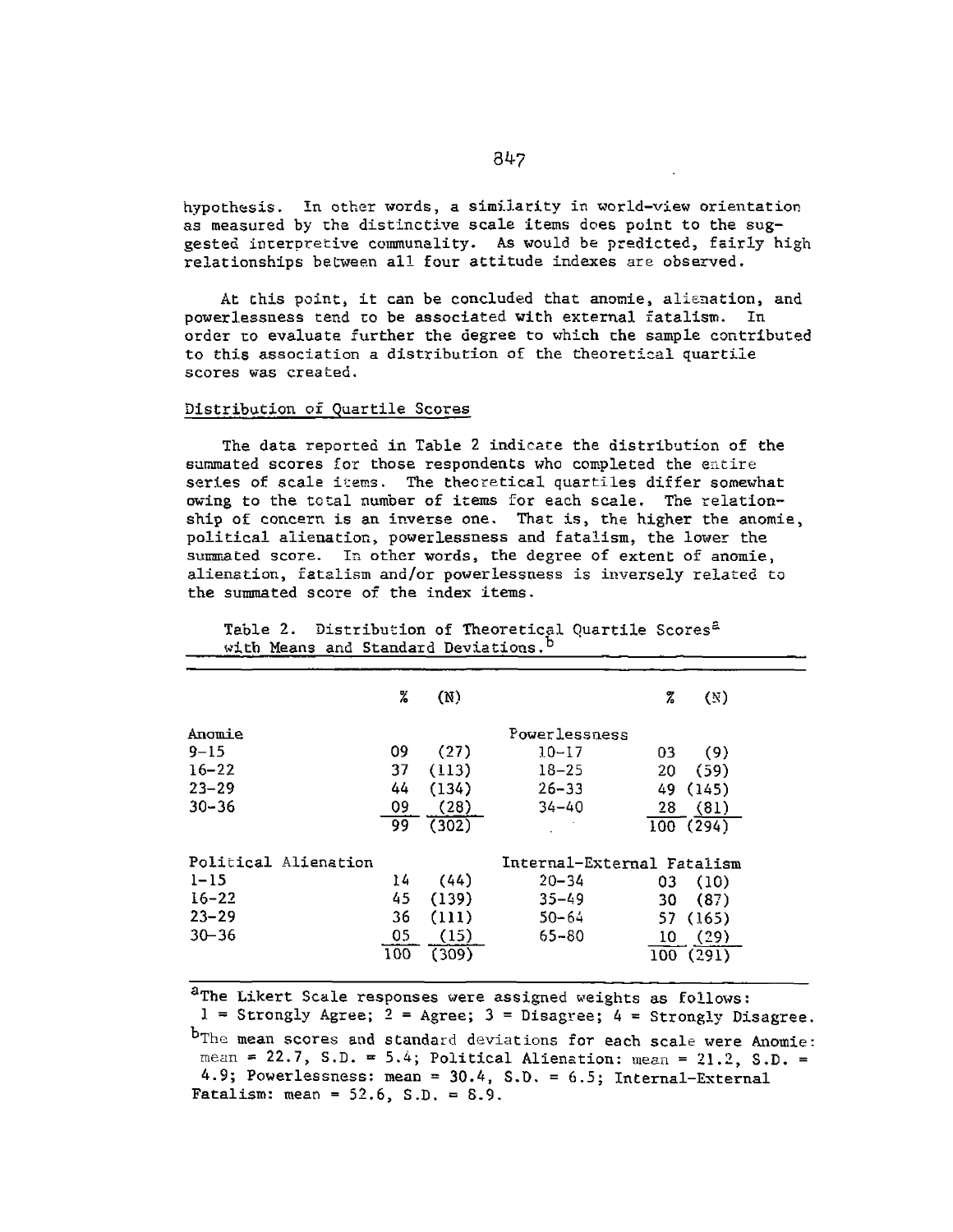The distributions within the two lowest quartile scores are of specific interest for these coll categories report the proportion of persons high and moderately high on anomie (46 percent; mean score 22.7), alienation (59 percent; mean score 21.2), powerlessness (23 percent; mean score 30.4), and fatalism (33 percent; mean score 52.6). Clearly a significant proportion of the entire sample may be reported as fairly high on anomie (46 percent;  $N=140$ ) and alienation (59 percent; N=183) insofar as political events are concerned. While the latter finding may not be too surprising in the light of many recent political events, it is of some interest that the percentage differences (across two rows for the first two cells) between those high on alienation and those high on anomie (13 percent), powerlessness (36 percent), and fatalism (26 percent) are fairly substantial. The percentage difference for those scoring high on anomie and powerlessness (20 percent) and fatalists (13 percent) is also substantial.

In sum, a fairly large proportion of the sample recorded scores which may be suggested as within a range representing a maladjusted world-view, for all the attitude indices. In order to evaluate further the impact of age as it may contribute to the quartile distribution, a one-way analysis of variance was computed.

#### The Analysis of Variance

The analysis of variance statistic was chosen to test the hypothesis that there is no difference in the population means and variances from which the three age groups have been sampled. Analysis of variance is useful for testing factors which, because of their unequal cell frequencies, are nonorthogonal in design. In compensating for this limitation, the analysis of variance test may be used when comparisons are important even when the assumption of independent comparisons has not been met.

The data reported in Table 3 look to relationships between four supposedly distinct world-views (attitude) and three age categories. The relationships are non-monotonic, increasing from the voungest age group ( $\leq$  34) to the middle age group (35-59) and then decreasing for the oldest age group category ( $\geq 60$ ).

The importance of the mean scores reported in Table 3 may be underscored by reviewing the distribution of the summated scores reported in Table 2. For example, the anomie scale mean score is 20.3 for those 60 or more years of age. Respondents who are high or moderately high on anomic scored in the 9-22 range  $(S.D.=5.4)$ . The mean score for the locus of control index is  $51.6$  (S.D.=8.9) for persons 60 years of age or older. Those scoring high or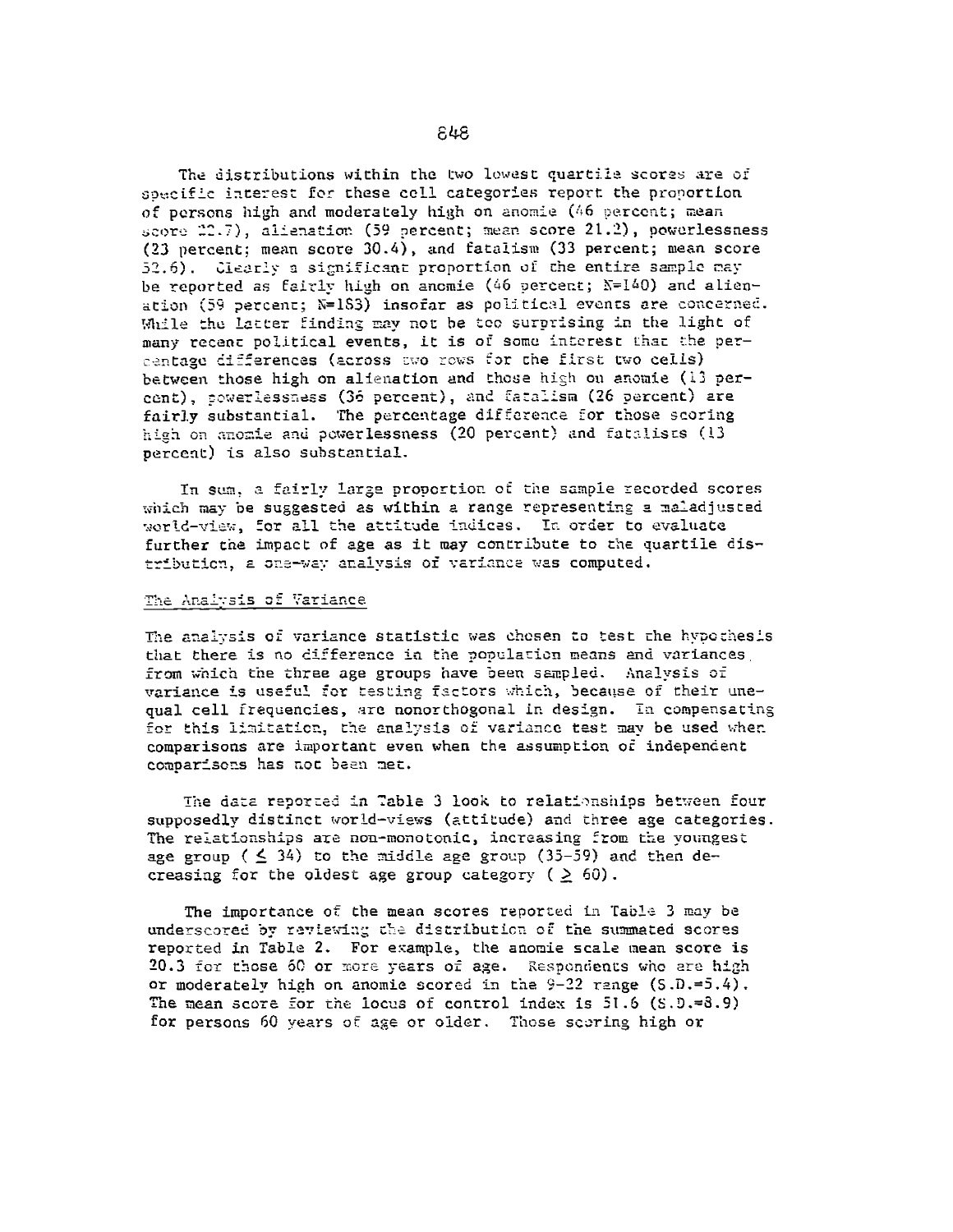moderately high on external fatalism scored within a range of 20-49. Again it is important to remember that the relationships between the four world-views or the degree of maladjustment/well-being are inverse to the sunmated scale score.

Table 3. One-Way Analysis of Variance witt Mean Scores by Age-Group.

| MeansScore for Age-Group |           |           |             |         |                        |          |  |
|--------------------------|-----------|-----------|-------------|---------|------------------------|----------|--|
| Theoretical Scale        | $\leq$ 34 | $35 - 59$ | $\Sigma$ 60 | F-Value | Significance<br>Level* |          |  |
| Anomie                   | 23.5      | 23.1      | 20.3        | 8.25    | F<                     | P < .001 |  |
| ΙE                       | 51.9      | 54.7      | 51.6        | 3.19    |                        | - 05     |  |
| Political Alienation     | 21.5      | 22.1      | 18.9        | 9.13    | P <sub>1</sub>         | .001     |  |
| Powerlessness            | 30.5      | 31.2      | 29.1        | 1.95    |                        | ΝS       |  |

\*The significance levels reported for Anomie, IE and Alienation are conservative.

The data reported in Table 3 indicate that the greatest degree of anomie, fatalism, alienation and powerlessness was experienced by older persons. On the other hand, the younger age group  $($   $\leq$  34) expressed a greater degree of these traits than did middle age group persons. These findings appear congruent with the statements by Hendin (1969) and Maris (1969) who suggested that youthful members of society are more Fatalistic. Our own findings are also consistent with those of Reid, et. al. (1977), who suggested that a low sense of control among elderly persons is related to a low selfconcept while Harris and Stakes (1978) equate low self-esteem with low performance levels.

In every instance, the observed relationship is non-monotonic. While the oldest age category mean score suggests a greater maladjustment among members of this group, the young adult age category scored higher on maladjusted than the middle age group on three of the four scales of maladjustment. The lone exception was for anomie where the relationship is negatively skewed.

The F ratios were statistically significant for three of the four scales. Although these findings are open to interpretation since no other supportive data are available to shed further light on their meaning, the three age categories were assigned by taking into consideration levels of occupational and career development which are fairly consistent for most people. Persons less than 35 years of age are generally involved in a period of training for a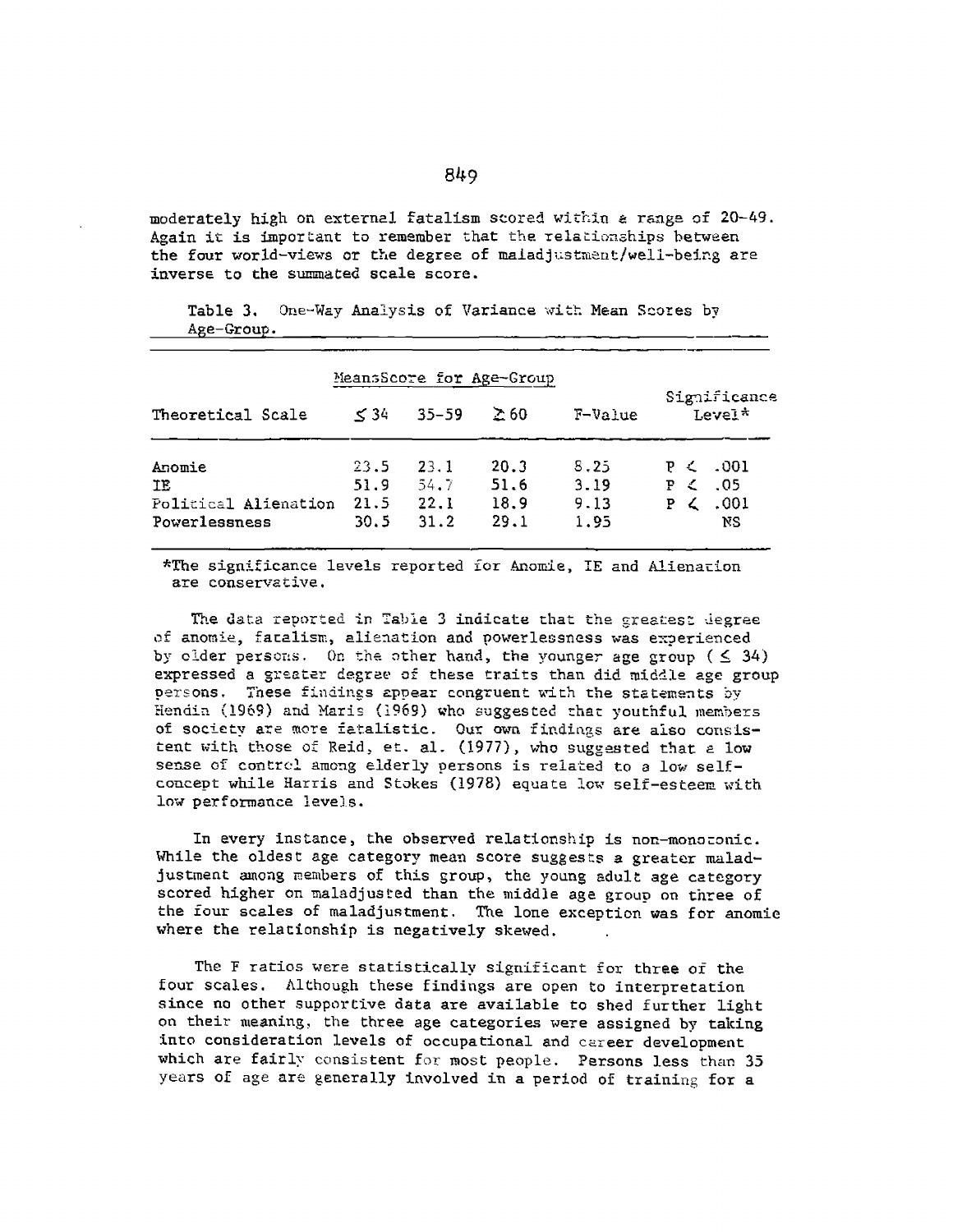first or second career. During the 35-59 age period working persons are generally involved in the development of their careers while chose 60 vears of age and older have either accomplished their geal(s) or have found personal goals, such as they may be, to be unrealistic and therefore unattainable. Thus it may be fruitful to suggest that a maladjusted world-view may be inversaly related to the stage at which one is involved in career progress.

## The Factor Analysis

The objective of the final phase of the analysis is to determine whether the operational indicators of the marginally differentiated concepts considered in this paper are sufficiently different to define four separate contepts. Io test this hypothesis, the data were factored using an oblique solution with a modification of Kaiser's criterion (eigenvalue=1.5) (Harmon, 1967), as an index of completeness of factorization. These data support the notion that the measures of world-view, while related to one another, may represent different concepts (see Tables 4 and 5). The correlations among the five factors obtained are modest suggesting that the redundancy factor among items is low. In general, items designed to measure a single concept load on a single factor or have the same pattern of factor loadings across the factors. This further suggests that the operational indicators of the concepts are distinct.

Table 4. Correlations among factors in an oblique factor analysis of four measures of world view.

| Powerlessness              | 1.00  |            |                               |       |
|----------------------------|-------|------------|-------------------------------|-------|
| Enternal-External Fatalism | $-33$ | -1.00      |                               |       |
| Anomie                     |       | $-.43-.39$ | . 1.00                        |       |
| Inevitability of War       |       |            | $.14 \t .12 \t - .17 \t 1.00$ |       |
| Political Cynicism         |       |            | $.39 \t .08 \t - .32 \t .22$  | -1.00 |

Table 5. Factor pattern matrix in an oblique factor analysis of four measures of world-view.

|                      | ΞI   | F2     | FG     | 下午     | F5      |
|----------------------|------|--------|--------|--------|---------|
| Political Alienation |      |        |        |        |         |
| 57T                  | .23  | .04    | $-19$  | .23    | $-0.04$ |
| PA <sub>2</sub>      | .24  | .14    | $-.16$ | .19    | .08     |
| PA3                  | .42  | .15    | $-.04$ | $-.01$ | .17     |
| PA4                  | .05  | $-.09$ | $-.12$ | .10    | . 38    |
| PA5                  | . 13 | .14    | $-.03$ | $-.07$ | . 60    |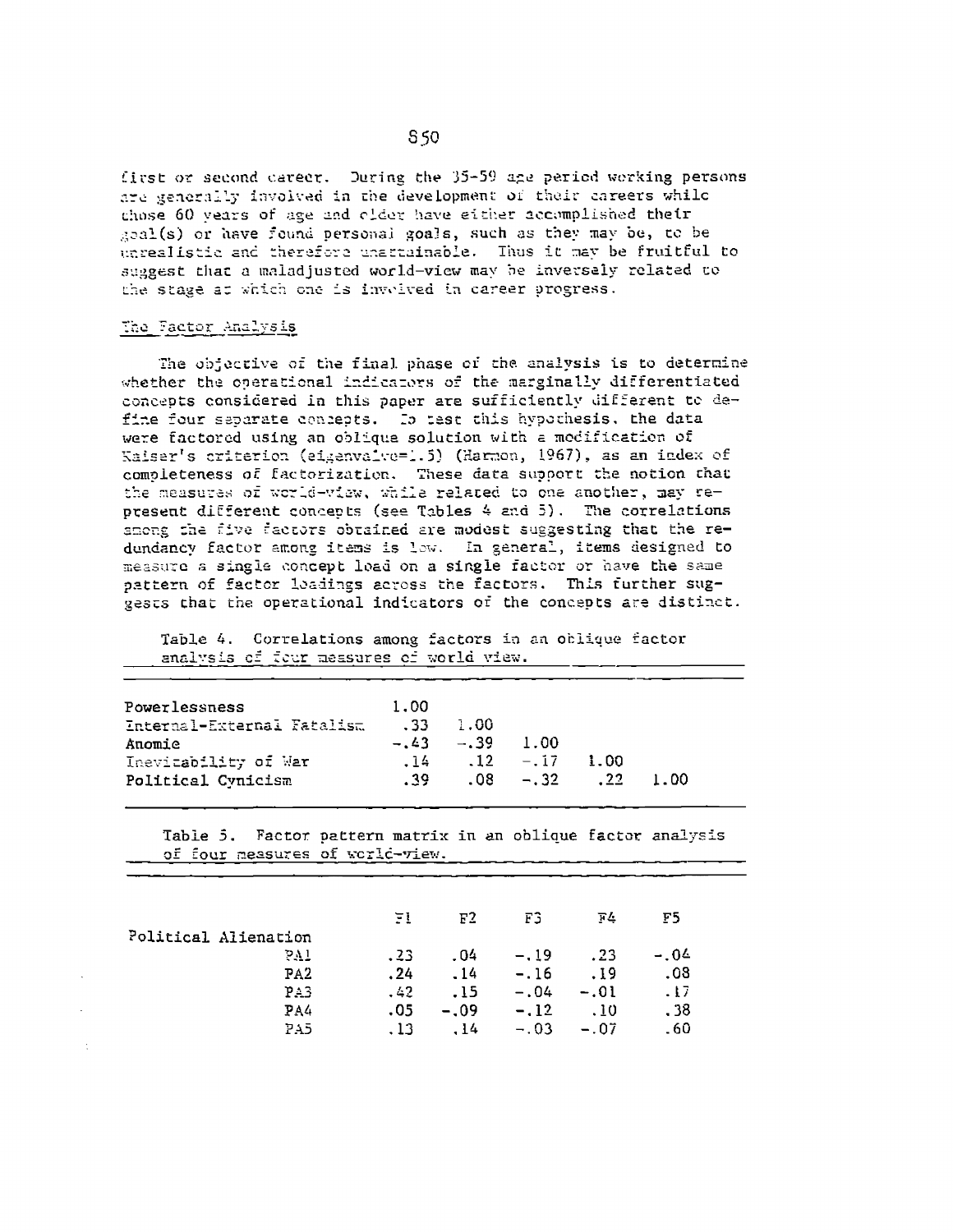| Table 5. | (Continued) |
|----------|-------------|
|          |             |

|                      |                 | Fl     | F2                            | F3     | F4      | F5     |  |
|----------------------|-----------------|--------|-------------------------------|--------|---------|--------|--|
| Political Alienation |                 |        |                               |        |         |        |  |
|                      | PA6             | .02    | .00                           | $-.07$ | $-.04$  | .66    |  |
|                      | PA7             | .16    | .07                           | $-.11$ | $-.19$  | .69    |  |
|                      | PA <sub>8</sub> | .27    | $-.09$                        | $-.03$ | $-.05$  | .41    |  |
|                      | PA9             | .35    | .05                           | .00    | $-.13$  | .50    |  |
| Anomie               |                 |        |                               |        |         |        |  |
|                      | Al              | .10    | $-.03$                        | $-.26$ | .20     | .39    |  |
|                      | A <sub>2</sub>  | $-.13$ | $-.07$                        | $-.53$ | .15     | .30    |  |
|                      | A <sub>3</sub>  | .05    | $\overline{\phantom{0}}$ .02  | $-.67$ | $-.03$  | .23    |  |
|                      | A4              | $-.05$ | .11                           | $-.69$ | $-.04$  | .07    |  |
|                      | A5              | .13    | $-.14$                        | $-.59$ | .11     | .07    |  |
|                      | A6              | .03    | $-.10$                        | $-.50$ | .19     | .19    |  |
|                      | A7              | .13    | $\overline{\phantom{0}}$ . 23 | $-.49$ | $-.26$  | $-.07$ |  |
|                      | A <sub>8</sub>  | .14    | $-.00$                        | $-.48$ | $-.002$ | .11    |  |
|                      | A <sub>9</sub>  | .12    | $\ldots$ 27                   | $-,49$ | $-0.24$ | $-.22$ |  |
| Powerlessness        |                 |        |                               |        |         |        |  |
|                      | P <sub>1</sub>  | .66    | $-.04$                        | .08    | .01     | .07    |  |
|                      | P <sub>2</sub>  | .52    | $-.03$                        | .03    | $-.04$  | .23    |  |
|                      | P <sub>3</sub>  | .65    | .02                           | .05    | .12     | .00    |  |
|                      | P4              | .69    | .04                           | $-.03$ | $-0.06$ | .06    |  |
|                      | P <sub>5</sub>  | .63    | .07                           | $-.07$ | $-.13$  | .24    |  |
|                      | P <sub>6</sub>  | .61    | .09                           | $-.12$ | $-.02$  | .09    |  |
|                      | P <sub>7</sub>  | .49    | .07                           | $-.35$ | $-.12$  | .12    |  |
|                      | P <sub>8</sub>  | .05    | .43                           | $-.03$ | .23     | .04    |  |
|                      | P <sub>9</sub>  | .25    | .07                           | $-.28$ | .27     | .06    |  |
|                      | <b>P10</b>      | .40    | $-.13$                        | $-.20$ | .45     | $-.08$ |  |
|                      | P11             | .21    | .38                           | $-.05$ | $-.29$  | $-.03$ |  |
|                      | PI2             | .02    | .31                           | $-.20$ | $-.04$  | $-.06$ |  |
|                      |                 |        |                               |        |         |        |  |
| Locus of Control     |                 |        |                               |        |         |        |  |
|                      | IE1             | .15    | .45                           | .11    | $-.05$  | $-.05$ |  |
|                      | IE <sub>2</sub> | .35    | .07                           | $-.07$ | .45     | $-.12$ |  |
|                      | IE3             | .14    | .30                           | .01    | .21     | .23    |  |
|                      | IE4             | .28    | .35                           | $-.12$ | .17     | $-.05$ |  |
|                      | IE5             | $-.05$ | .26                           | $-.00$ | .17     | .21    |  |
|                      | IE <sub>6</sub> | $-.11$ | .47                           | $-.08$ | .30     | -09    |  |
|                      | IE7             | .16    | .53                           | $-.12$ | .08     | $-.09$ |  |
|                      | IE8             | $-.03$ | .67                           | .07    | $-.05$  | .05    |  |
|                      | IE9             | .03    | .58                           | .02    | $-0.00$ | .04    |  |
|                      | <b>IE10</b>     | .31    | .17                           | $-.13$ | .25     | .11    |  |
|                      | <b>IE11</b>     | $-.09$ | .46                           | $-.13$ | .26     | $-.05$ |  |
|                      | IE12            | $-.00$ | .40                           | $-.30$ | $-.00$  | .04    |  |
|                      | IE13            | .00    | $-.07$                        | $-.02$ | $-.21$  | .00    |  |
|                      | IE14            | .30    | .14                           | $-.15$ | .10     | .16    |  |
|                      |                 |        |                               |        |         |        |  |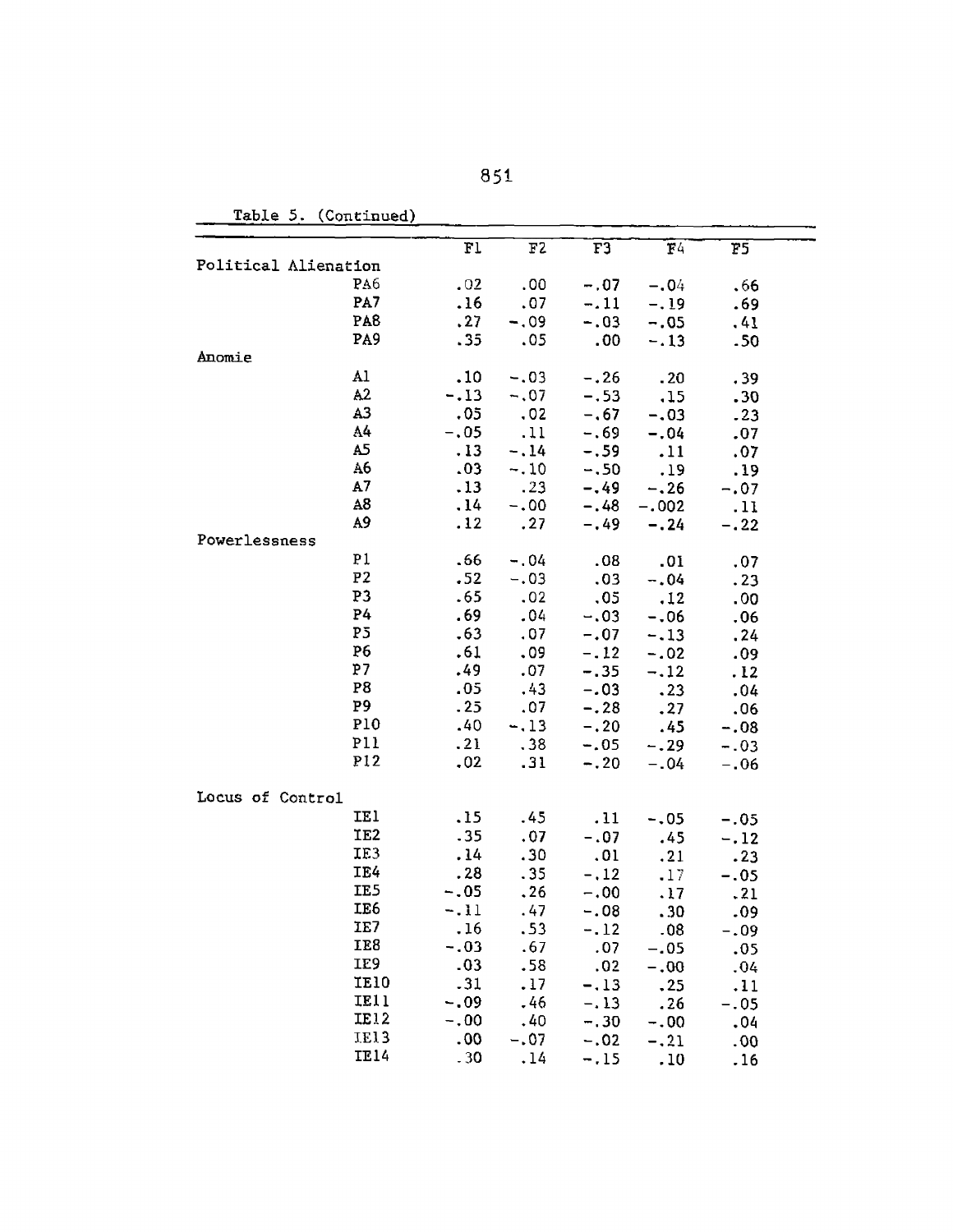| Table 5. (Continued)    |             |        |       |        |        |        |  |
|-------------------------|-------------|--------|-------|--------|--------|--------|--|
|                         |             | Fl     | F2    | ፑጓ     | F4     | 17 S   |  |
| <b>Locus of Control</b> |             |        |       |        |        |        |  |
|                         | IELS        | .03    | $-41$ | $-.38$ | $-.02$ | $-.05$ |  |
|                         | <b>IE16</b> | .00.   | .47   | $-.03$ | .12    | .24    |  |
|                         | <b>IE17</b> | .02    | .41   | $-.44$ | $-.28$ | $-.16$ |  |
|                         | IE18        | .12    | .05   | $-.32$ | .19    | .16    |  |
|                         | IE19        | $-.04$ | .62   | $-.02$ | $-.05$ | $-.06$ |  |
|                         | <b>IE20</b> | $-.08$ | .60   | $-.05$ | 04     | .10    |  |

**852**

These findings are worthy of additional comment. First, a specific factor centering on two items dealing with the inevitability of war emerges. This factor has low correlations with the remaining four suggesting that this is a relatively independent dimension. Second, Olsen's measure of political alienation divides into two factors. The items which he contends measure "political cynicism" load on one factor while those that he contends measure "political futility" load with items designed to measure powerlessness. Thus, while the component of his measure that is designed to measure cynicism is differentiated from the remaining measures, his index of futility is not. Third, the factor which appears to be most closely related to locus of control (factor 2) has a very low correlation with the factor which appears to be most closely linked with political alienation (factor 5). One explanation for this low relationship is that factor 5 may well be a measure of political cynicism rather than political alienation. While "fatalists" may become "cynical," this is not a necessary outcome of a fatalistic world-view.

## DISCUSSION AND CONCLUSION

A primary concern of this study was to examine the relationship between four related but marginally differentiated social and psychological concepts. It was postulated that the external fatalism, anomie, alienation and powerlessness concepts share some common theoretical ground. The moderately high intercorrelations reported suggest the proposed communality. The results of the factor analysis, on the other hand, suggest that some differentiation among these concepts as they are currently measured is possible. It is important to note, however, that the concepts identified through the factor analysis differ somewhat from those initially proposed, and that the factors associated with powerlessness, alienation, internal-external fatalistic determinism, and anomie are correlated with one another.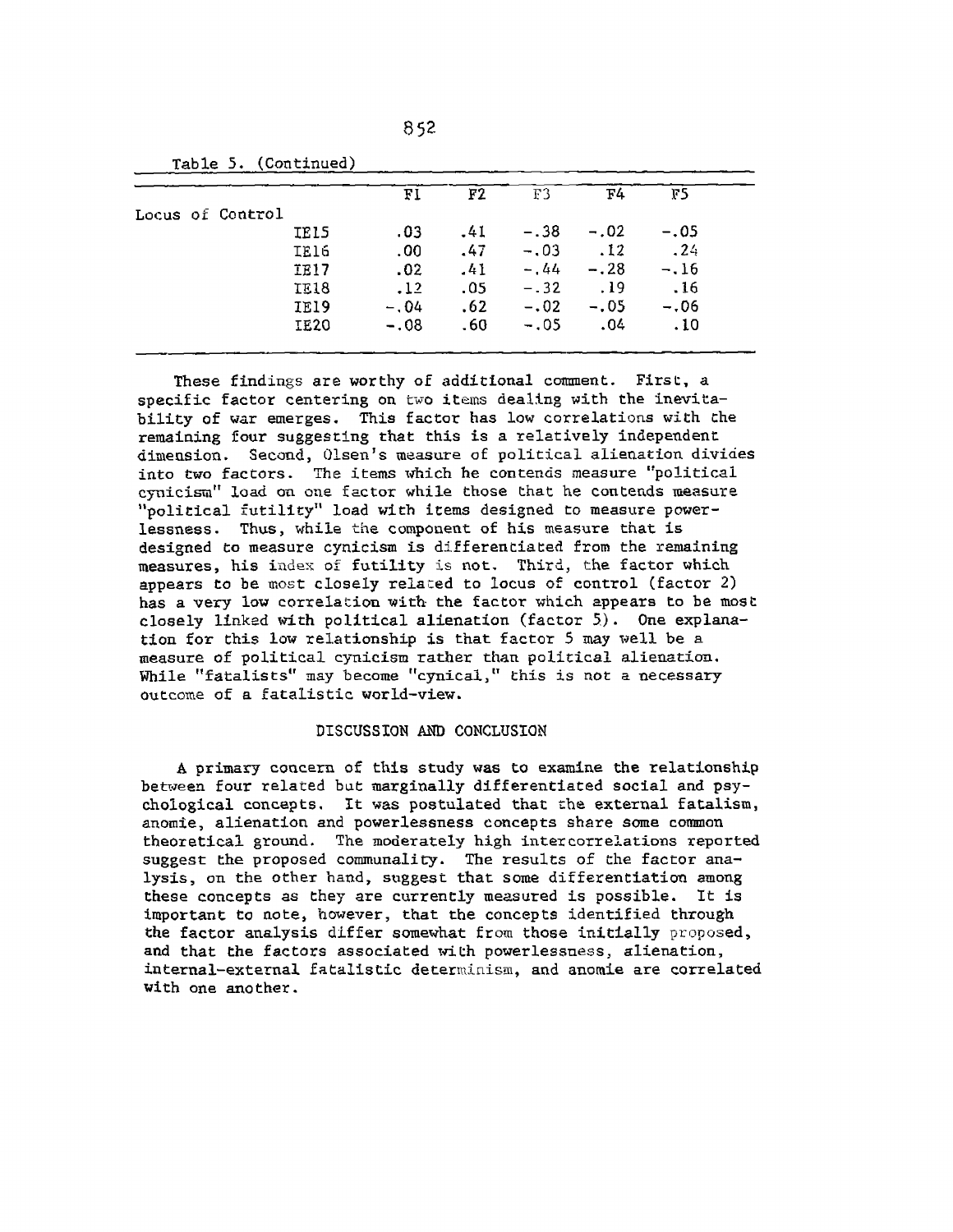These data also suggest that a substantial portion of the sample were fatalistic, anomic, politically alienated, and suffered from a sense of powerlessness. Further, a substantial portion of the sample may be evaluated as having experienced that which is generally discussed as a maladjusted world-view. This evaluation is based on the assumption that persons found to exhibit a low level of control over their personal or instrumental life are indeed maladjusted.

When age was controlled, the findings suggest that elderly persons experienced the greatest degree of maladjustment. It may be that as people approach or enter post-recirement years it becomes increasingly difficult to adjust to the social and psychological changes which accompany this transitional period of life. In sum, these results note that the youngest and oldest members experience the greatest degree of anomie, alienation, fatalism and powerlessness. The greater proportion of the sample do not share such world-views, but among those who do the young and the aged appear to be the most vulnerable.

Sinoethose who are older express higher levels of anomie than those who are in the other two age categories, it is possible that the move into retirement may be a transition into which the roles are not well-defined. In light of this finding, it is possible that fatalistic determinism may be a consequence of anomie suggesting that role clarification could be central in changing the world-view of those who are older. For younger persons, on the other hand, this pattern does not appear to apply. That is to say, fatalistic determinism may not be the consequence of anomie, but may be more closely related to political alienation and powerlessness. Thus, while both the younger and the older age categories are fatalistic, the source (and consequently the treatment) may be different.

It may now be suggested that even should these measures of world-view represent different concepts, these data support the thesis that they are also related to one another. This is, in and itself, of some interest in the light of recent indications pertaining to the redundancy between these theoretical concepts.

Among all of the concepts, powerlessness appears to be most closely related to external fatalistic determinism. The former is widely recognized as an important explanatory tool in sociology; whereas, the latter concept has found few advocates among sociologists interested in studies of youth and the elderly. Perhaps the reason for the lack of theoretical interest in fatalism may lie within the sociological domain. That is to say, the dis-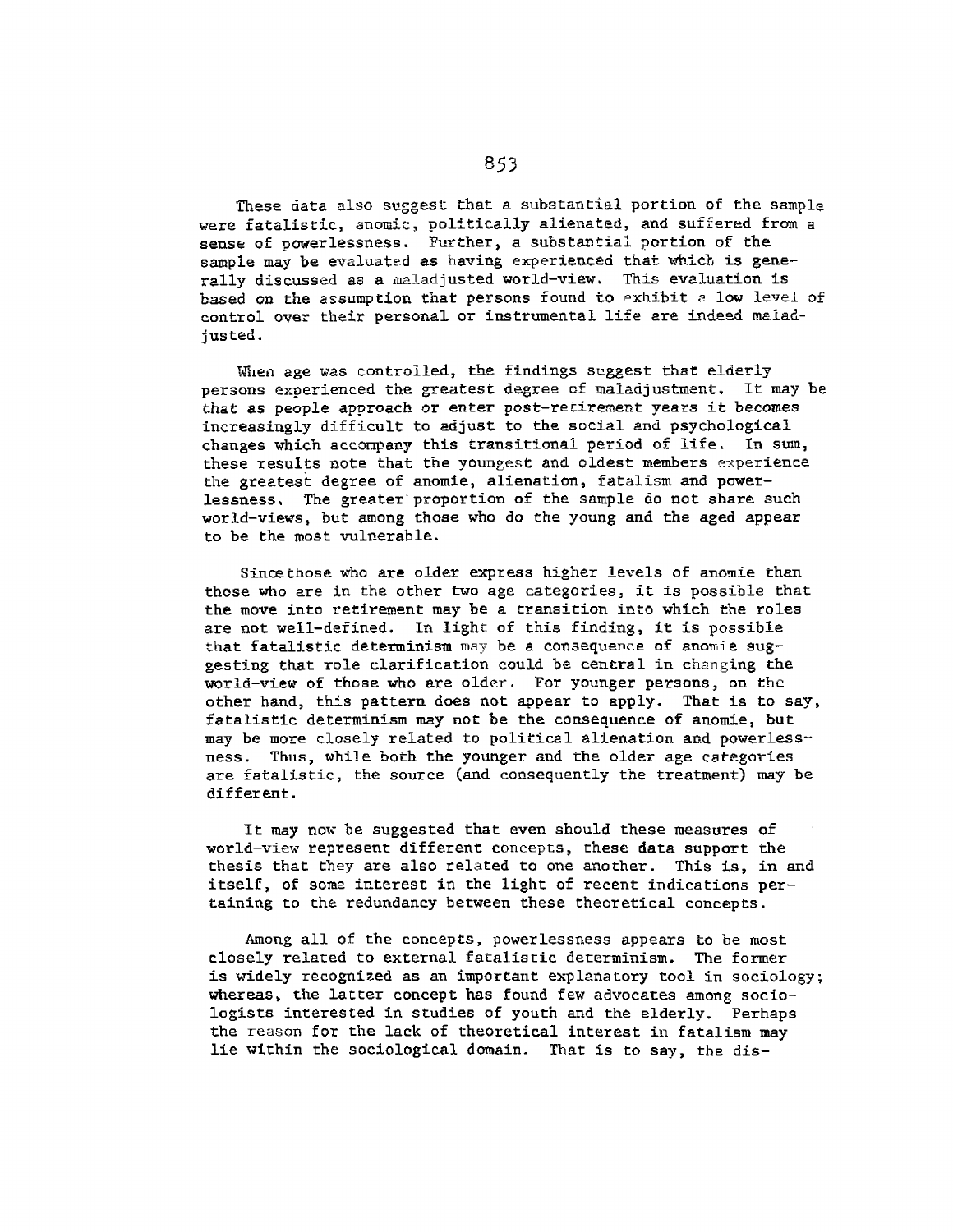tinctiveness of our own area of purview often precludes making use of ideas from other disciplines. On the other hand, the need for eclectic explanations which pertain to an array of social behavior may also serve as a blinding force much as the trees oft-times prevent a clear view of the forest. The results of this research should not prove too alarming or discomforting. An effort to work toward integration of two distinctive bodies of literature rather than a reintepretation of them can now be suggested. Those who are compelled by academic constraint to work only within their own disciplines are not threatened in this regard. On the other hand, those individuals concerned primarily with the problems involved in distinguishing between marginally differentiated attitude neasures may begin to feel that some of these constraints can be lessened if not removed entirely.

These findings, as they oertain to fatalism and other maladjusted world-views, are worthy of yet one further comment. Fatalism may become a more important explanatory concept as increasing numbers of people, who because of their present age or status perceive themselves as lacking in the ability to create change, recognize the potential to be realized from such social change. As increasing numbers of individuals become aware, so we may be witnessing the birth of the fatalistic attitude. Anomic, alienated, and powerless individuals may be maladjusted only insofar as such persons do not fit the stereotype of rugged individualism and the doctrine of self-help. Fatalists, on the other hand, may also be maladjusted, but for a different set of reasons. Although fatalists may also be anomic, alienated, and powerless, this is not a necessary outcome of a fatalistic world-view.

#### **REFERENCES**

| Cahn, Steven M<br>1967 —  | Fate, Logic, and Time. New Haven: Yale University<br>Press.                                     |
|---------------------------|-------------------------------------------------------------------------------------------------|
|                           | Catton, William R., Jr.                                                                         |
| 1972                      | "Sociology in an Age of Fifth Wheels." Social Forces<br>50 $(June): 436-447$ .                  |
| Durkheim, Emile<br>(1897) |                                                                                                 |
| 1951                      | Suicide: A Study in Sociology. Ir. Ceorge Simpson.<br>New York: The Free Press.                 |
| 1976 —                    | Farris, Buford E. and Norval D. Glenn<br>"Fatalism and Familism Among Anglos and Mexican Ameri- |

cans in San Antonio." Sociology and Social Research 60:  $393 - 402$ .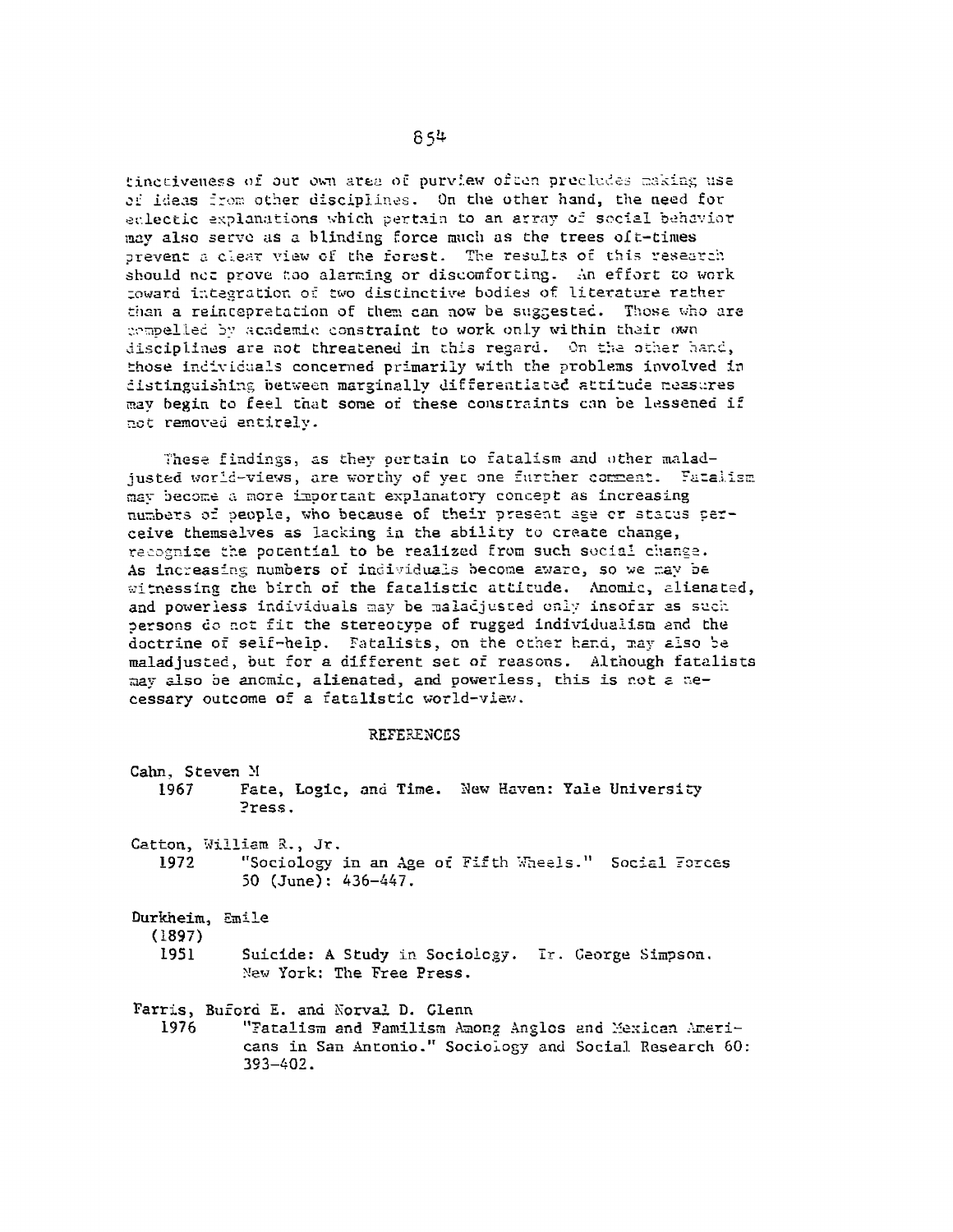Fortes, Meyer 1959 Oedipus and Job in West African Religion. London: Cambridge University Press. Harmon, Harry H. 1967 Harris, Anthony R. and Richard Stokes 1978 Haydon, **A.** Eustace **1937** Modern Factor Analysis. Chicago: University of Chicago Press. "Race, Self-Evaluation and the Protestant Ethic." Social Problems (October): **71-85.** "Fatalism." Pp. 146-148 in Edwin R.A. Seligman (ed.), Encyclopedia of the Social Sciences. New York: MacMillan. Hendin, Herbert **1969** Black Suicide. New York: Harper **&** Row, Publishers. Klemmack, David L., John R. Carlson and John N. Edwards "Measures of Well-Being: An Empirical and Critical Assessment." Journal **of** Health and Social Behavior **15:** 267-270. Lefcourt, H.M. 1976 Locus of Control: Current Trends in Theory and Research. Hillsdale, New Jersey: Lawrence Erlbaum. Matza, David 1964 Delinquency and Drift. New York: John Wiley & Sons, Inc. Maris, Ronald 1969 Social Forces in Urban Suicide. Homewood, Illinois: The Dorsey Press. McClosky, Herbert and John H. Schaar 1965 Mills, C. Wright 1958 "Psychological Dimensions of Anomy." American Soctological Review (February): 14-40. The Causes of World War III. New York: Simon and Schuster. Mutran, Elisabeth and Peter J. Burke 1979 "Feeling 'Useless': A Common Component of Young and Old Adult Identities." Research on Aging (June): 187-212. 1974